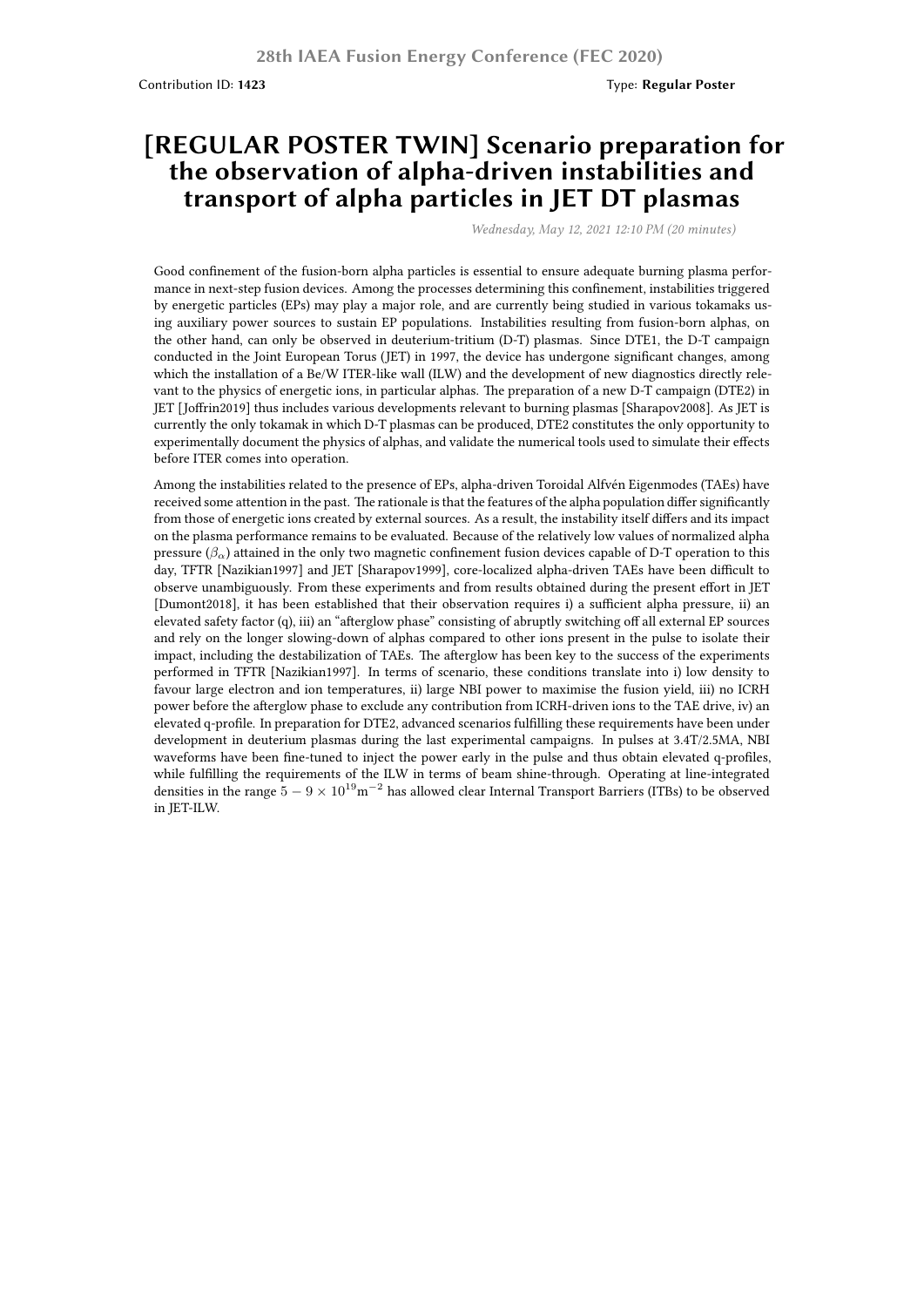

Figure 1: (Top) Electron (x) and ion (squares) temperature profiles during the ITB build-up in JET pulse 94850. (Bottom) Density profile.

The resulting ion temperatures in the range 10 *−* 15keV at peak performance yield large neutron rates from D-D reactions in NBI+ICRH discharges (2.8  $\times$   $10^{16}$ s<sup>-1</sup>) and in NBI-only discharges (2.5  $\times$   $10^{16}$ s<sup>-1</sup>). On the other hand, in some instances, phases during which ELM-free/type-I ELM alternate set in before the period of interest, and result in impurity influxes deleterious to the performance and possibly inducing early pulse terminations. A large effort has thus been devoted to ELM and impurity control without resorting to ICRH power. Pellet pacing has been found to be the most efficient method for these plasmas, and has allowed pulses with no ELM-free/type-I ELM periods to be obtained. Despite the use of these methods, predicting the time of peak performance remains difficult because it results from a trade-off between ITB build-up and impurity accumulation. A real-time control algorithm has therefore been developed and successfully tested to start the afterglow at the best possible time during the pulse, i.e. when the neutron rate reaches its peak value. Finally, discharges entirely fuelled by the Tritium Injection Modules (TIMs) relevant to the upcoming TT and D-T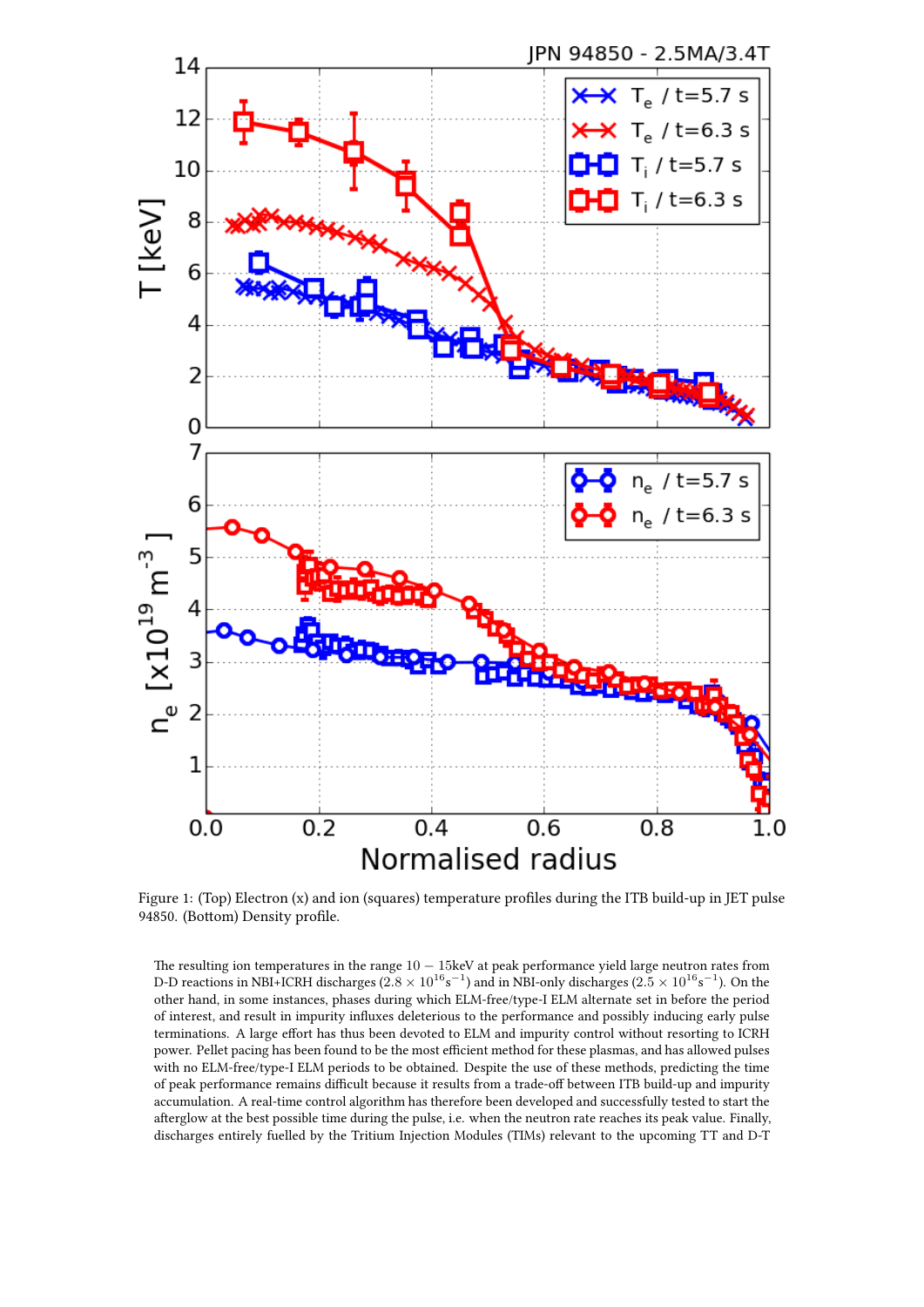campaigns have been successfully demonstrated.

In order to produce EP populations and probe the TAE stability in these D plasmas, ICRH power has been employed. Hydrogen (H) minority heating at 51MHz results in the destabilization of core-localized TAEs with properties approaching those expected for alpha-driven TAEs in DTE2.



Figure 2: Spectrogram in JET pulse 95979. Core-localized TAE with toroidal numbers 3-7 observed in the presence of RF power.

Modelling the stability in these discharges allows predictive simulations for DTE2 to be refined. Helium 3  $(^3\text{He})$  minority heating at 33MHz has also been tested. Although it requires more fine-tuning compared to H minority heating, the advantage of this scheme is that it results in the creation of energetic <sup>3</sup>He populations which are particularly well diagnosed by the EP and neutron diagnostics installed in JET. As a result, this type of pulse provides essential information regarding EP transport in the presence of elevated q-profiles, a topic fully relevant to the preparation of robust and performant advanced scenarios for ITER [Sips2005].Overall, the extrapolation of the best-performing NBI-only pulses obtained so far to D-T predicts that  $\beta_{\alpha}(0) > 0.1\%$ should be attained, which is compatible with the observation of core-localized alpha-driven instabilities and measurement of resulting induced EP transport, thus encouraging the completion of the present developments in view of DTE2.

[Joffrin2019] E. Joffrin et al, Nucl. Fusion **59** 112021 (2019) [Sharapov2008] S.E. Sharapov et al, Fus. Sci. Tech. **53** 989 (2008)

[Nazikian1997] R. Nazikian et al, Phys. Rev. Lett. **78** 2976 (1997)

[Sharapov1999] S.E. Sharapov et al, Nucl. Fusion **39** 373 (1999)

[Dumont2018] R.J. Dumont et al, Nucl. Fusion **58** 082005 (2018)

[Sips2005] A.C.C. Sips et al, Plasma Phys. Control. Fusion **47** A19 (2005).

*This work has been carried out within the framework of the EUROfusion Consortium and has received funding from the Euratom research and training programme 2014-2018 and 2019-2020 under grant agreement No 633053. The views and opinions expressed herein do not necessarily reflect those of the European Commission.*

## **Country or International Organization**

France

## **Affiliation**